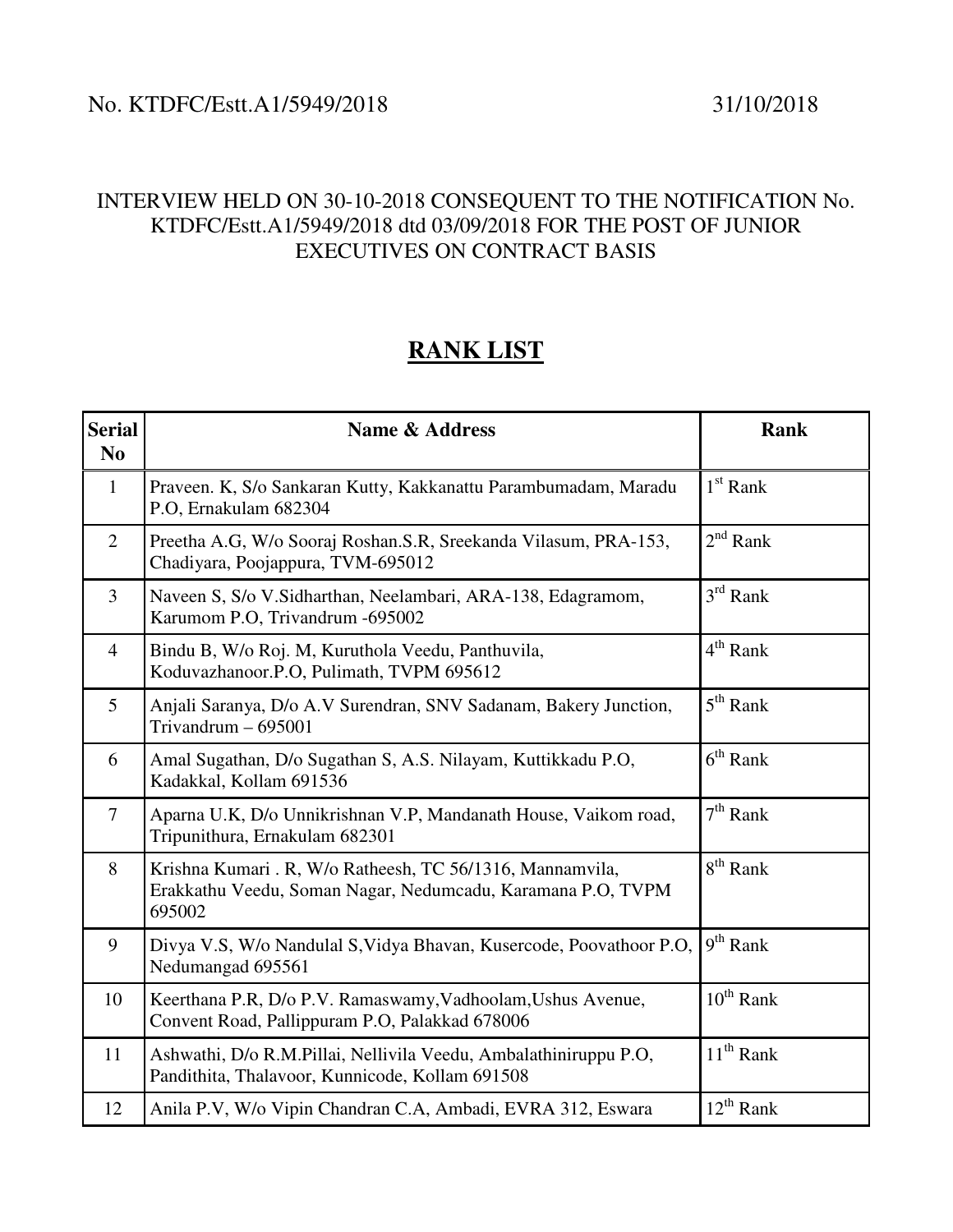|    | Vilasom Road, Jagathy, Thycaud P.O 695014                                                                                |                       |
|----|--------------------------------------------------------------------------------------------------------------------------|-----------------------|
| 13 | Parvathy Krishna, D/o P.G. Unnikrishnan Unnithan, Mangalathu Veedu,<br>Mylamoodu, Dally P.O, Kulathupuzha, Kollam 691310 | $13th$ Rank           |
| 14 | Chinchu K.V, D/o J.Chandran, Nisha Bhavan, Poochedivila, Kattakode<br>P.O, Kattakada TVPM-695572                         | $14th$ Rank           |
| 15 | Shahabas K.H, S/o Hamsa K.M, Komathethil House, Enkakad<br>P.O, Marathukunnu, Wadakkanchery, Thrissur-680589             | $15^{th}$ Rank        |
| 16 | Soumya S.N, W/o Dinesh Kumar B.R, Soumya Hill, Vavarambalam,<br>Pothencode P.O, TVPM 695584                              | $16th$ Rank           |
| 17 | Sreejith. S, S/o Surendran Nair.M, Smrithi, T.C 21/719, Nedumcaud,<br>Karamana TVPM 695002                               | $17th$ Rank           |
| 18 | Aswini Francis, D/o Francis Mendez, TC 13/1497(1), Burma Road,<br>Kumarapuram, Medical College, TVM.695011               | $18th$ Rank           |
| 19 | Akhil Raj G.R, S/o Rajendran.N, Girija Bhavan, Elangavam, Varappetty<br>P.O, Kothamangalam- 686691                       | $19th$ Rank           |
| 20 | Sunil Kumar.M, S/o Muralidharan Nair K, MSP Nagar 32, Near<br>Vijayamohini Mill, Thirumala.P.O, Trivandrum 12            | $20th$ Rank           |
| 21 | Jithesh M.S S/o Sivanandhan.M, Menakath(H), Ezhuvathiruthy -<br>Erikkamanna, Ponnani P.O, Malappuram 679577              | $21st$ Rank           |
| 22 | Akhil Rag George, S/o P.J.George, Pattathil(H), Cheruvaloor P.O,<br>Koratty, Kulayidam, Thrissur-680308                  | $22nd$ Rank           |
| 23 | Lakshmi Parasuram, D/o K.R Parasuraman, TMC/54/808, Kalpathy<br>House, Ayyanthole North, Thrissur-680003                 | $23^{\text{rd}}$ Rank |
| 24 | Aiswarya KrishnakumarW/o Vybhav Vijayan, Cherkadu Pisharam,<br>Painkannur PO, Kuttipuram(via), Malappuram 679571         | $24th$ Rank           |
| 25 | Aswin Chandran V, S/o Maya Devi, Quarters No. II F, Harbour<br>Engg.Dept, Kamaleswaram, Manacaud P.O, TVM 695009         | $25th$ Rank           |
| 26 | Aneetta Thankachen, D/o Thankachen Abraham, Neriathra House,<br>Kurichy.P.O, Kottayam 686532                             | $26th$ Rank           |
| 27 | Aswathy. K. Raj, D/o Rajan K.V, Karathra (H), P.O Inchamudi, Chirakkal<br>680564                                         | $27th$ Rank           |
| 28 | Anushya E, D/o Essakimuthu M, TC 9/791 – Cheeramvelil, VJ Lane<br>C4A, Vellayambalam, Trivandrum - 695010                | $28th$ Rank           |
| 29 | Alvi Sherry Varghese, D/o Varghese, Arimbilly(H), Cheruvaloor P.O,<br>Koratty, Kulayidom, Thrissur 680321                | $29th$ Rank           |
| 30 | Sneha Merin Biju, D/o Biju Thomas, Kuttickal House, Amboori P.O,<br>Vellarada (via), Tvpm 695505                         | $30th$ Rank           |